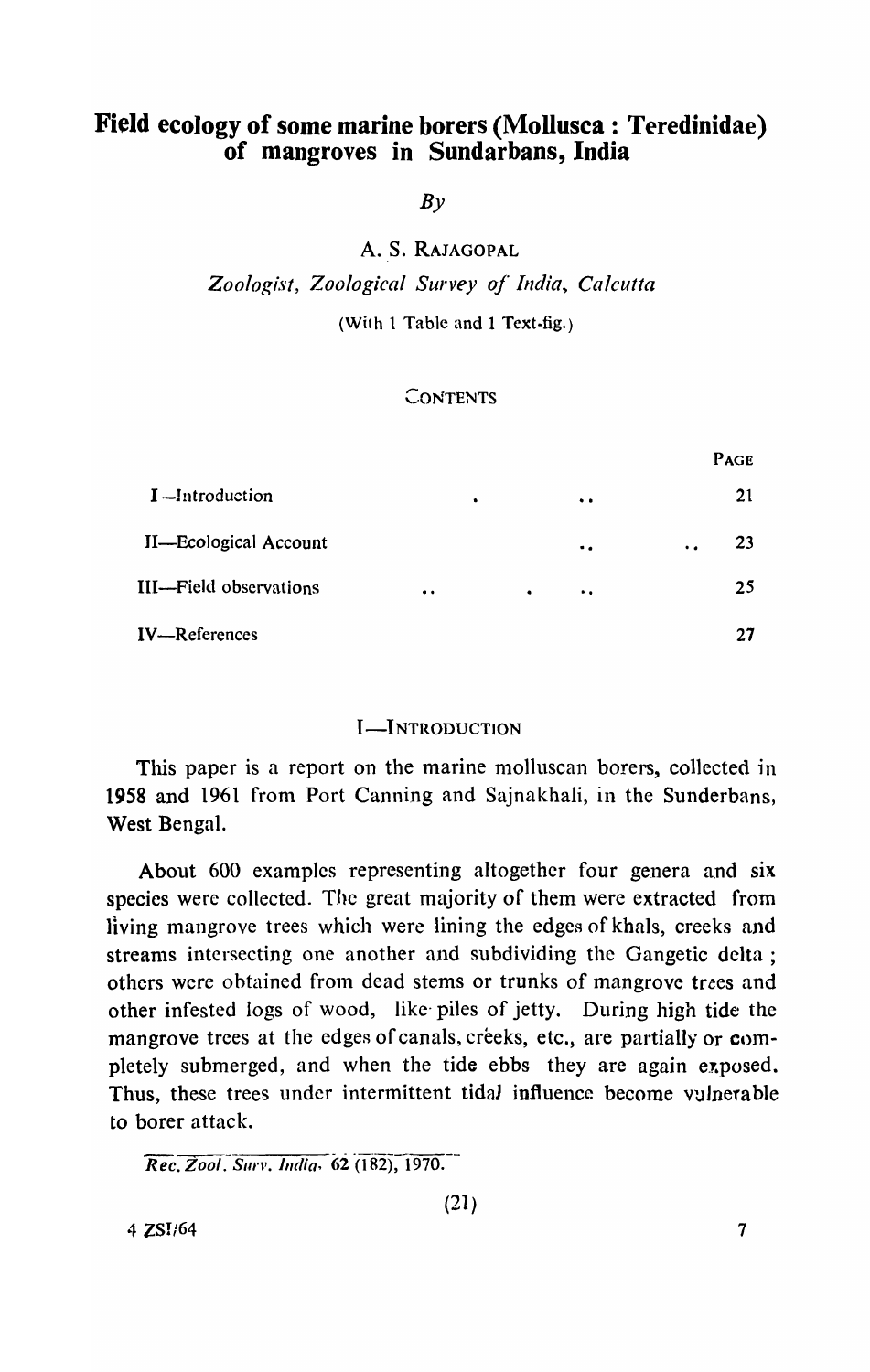The first study of the Teredinid borers of Sundarbans was by Roonwal (1954). He traced the destructive role of *Baetronophorus fhoracites* (Gould) on living mangrove trees. Ganapati and Rao (1959) studied the borers from mangroves of Godavari estuary and reported the occurrence of four species. Three new species have been reported by Rajagopalaiengar ( 1961 ) and Rajagopal (1964) based on a study of a part of the above material. Three more species which were not accounted for earlier are dealt with here associating some remarks on field observations on each species.

My grateful thanks are due to Dr. M.L. Roonwal, Director, Zoological Survey of India, for kindly going through the paper and giving valuable suggestions.



TEXT-FIG. 1.-Map of Sundarbans, Basirhat Subdivision, 24-Parganas, W. Bengal, indicating the area surveyed: Sajnakhali Reserve Forest (Shaded portion).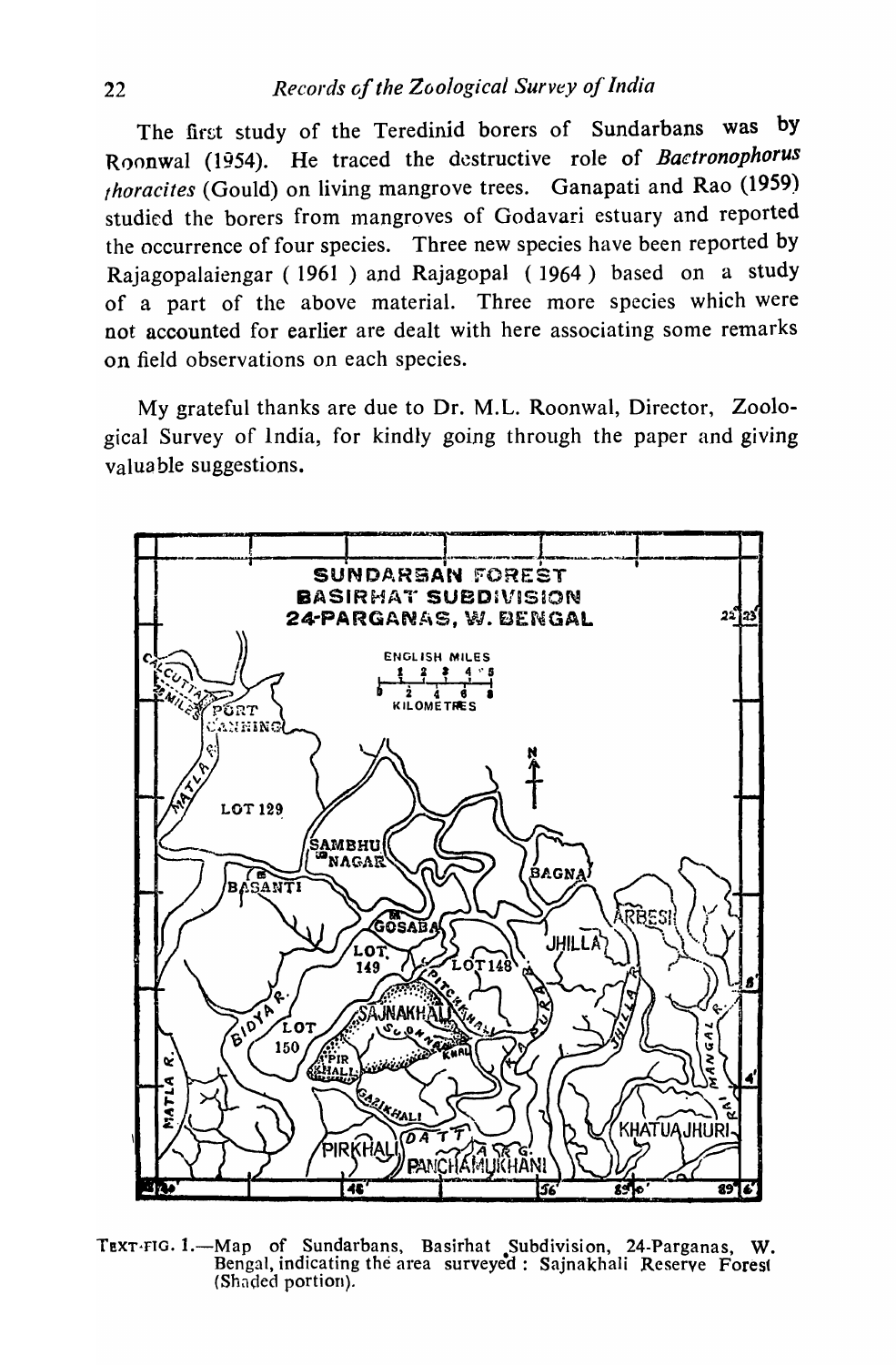## II-ECOLOGICAL ACCOUNT

## 1. Teredo (Kupbus) mannii Wright

#### 1866. *Kuphus mannii* Wright, *Trans. Linn. Soc. Lond.*, London, 25(3), p 565, pI. 65, figs. 1-8.

*Material.*—LOT A.—(i) Coll. A. S. *Rajagopalaiengar*, 87 examples, Edge of Matla R. at low tide, Port Canning, 24-Parganas, 9-17 January, 1958, ex. a trunk of a dead tree. LOT B.-Coll. *H. C. Ray*, Sajnakhali. lat.  $28^{\circ}$  7' N., long.  $88^{\circ}$  50' E., 24-Parganas, 21-28. iii. 1958, as follows :— (ii) 4 examples, Forest Ghat, 21. iii. 1958, ex. a log of damaged wood. (iii) 40 examples, S. bank of Sajnakhali Khal,  $c.$   $2.5$  Km. E. of Forest Office, 22-24 and 28. iii. 1958, ex. pieces of living mangrove trees. (iv) 3 examples, S. Bank of Sajnakhali Khal, W. of Forest Office, 24. iii. 1958, ex. pieces of living mangrove tree. (v) 10 examples, bank of Gomdi Khal near Pakhirala village, N. W. of Forest Office, 25. iii. 1958, ex. pieces of living mangrove trees. (vi) 2 examples, Tetulbaria camp area  $c$ . 13-18 Km. S. W. of Forest Office, 25-26. iii. 1958, ex. pieces of living mangrove trees. LOT C.—*Coll. A. S.*<br>*Rajagopalaiengar*, Sajnakhali, lat. 28° 7′ N., long. 88° 50′ E., *Rajagopalaiengar, Sajnakhali, lat.* 24-Parganas, April-May, 1961, as follows :- (vii) 2 examples, Baentolla-Bharani, a creek  $c$ . 1 Km. W. of Forest Office, 26. iv. 1961, ex. a piece of *sundari* tree. (viii) 1 example, Baentolla-Bharani, a creek c. 1. Knl. W. of Forest Office, 27. iv. 1961, ex. a piece of *baen* tree. (ix) 3 examples, Baentolla-Bharani, a creek c. 1 Km. W. of Forest Office, 27. iVa 1961, ex. a piece of *gengwa* tree. (x) 5 examples, S. bank of Sajnakhali Khal and Gomdi Khal c. 1.6 Km. W. of Forest Office, 28. iv. 1961, ex. a piece of *gengwa* tree. (xi) 4 examples, S. bank of Sajnakhali Khal and Gomdi Khal *c.* 1.6 Km. W. of Forest Office, 28. iv. 1961, ex. a piece of *dhundal* tree. (xii) 13 examples, S. bank of Sajnakhali Khal c. 3 Km. E. of Forest Office, 29. iv. 1961, ex. a piece of *gengwa* tree. (xiii) 1 example, S. bank of Sajnakhali Khal  $c$ . 3 Km. E. of Forest Office, 29. iv. 1961, ex. a piece of *gordn* tree. (xiv) 6 examples, bank of Gomdi R. *c.* 5 Km. W. of Forest Office, 30. iv. 1961, ex. a piece of *khalshi* tree. (xv) 11 examples, bank of Pichkhal *c.* 6 Km. E. of Forest Office, 1. vi. 1961, ex. a piece of *gengwa* tree. (xvi) 6 examples, Sajnakhali Forest Office jetty, 2. v. 1961, ex. a piece of *pussur* wood. (xvii) 4 examples, Sudhanyakhali  $c$ . 13 Km. S. of Forest Office, 2. v. 1961, ex. a piece of *sundari* tree. (xviii) 10 examples, Sudhanyakhali c. 13 Km. S. of Forest Office, 3. V. 1961, ex. a piece of *baen* tree.

*Observations.*—This is by far the commonest species. For its attack it seems to favour *baen* and *gengwa* in preference to other trees. When freshly extracted from the trees, the borer in living condition is dull bluish in its anterior third. When occurring in other kinds of trees it generally acquires the same colour as of the wood infested. It usually attains great length—an example measuring 91.44 cm. (ca. 3 feet) in living condition was obtained. The burrow or tunnel is lined with a thick calcareous shell-tube which is extra hard posteriorly. At the posterior end the aperture of the shell-tube is, as a rule, divided by a horizontal septum into upper and lower compartments for the projection of exhalent and inhalent siphons.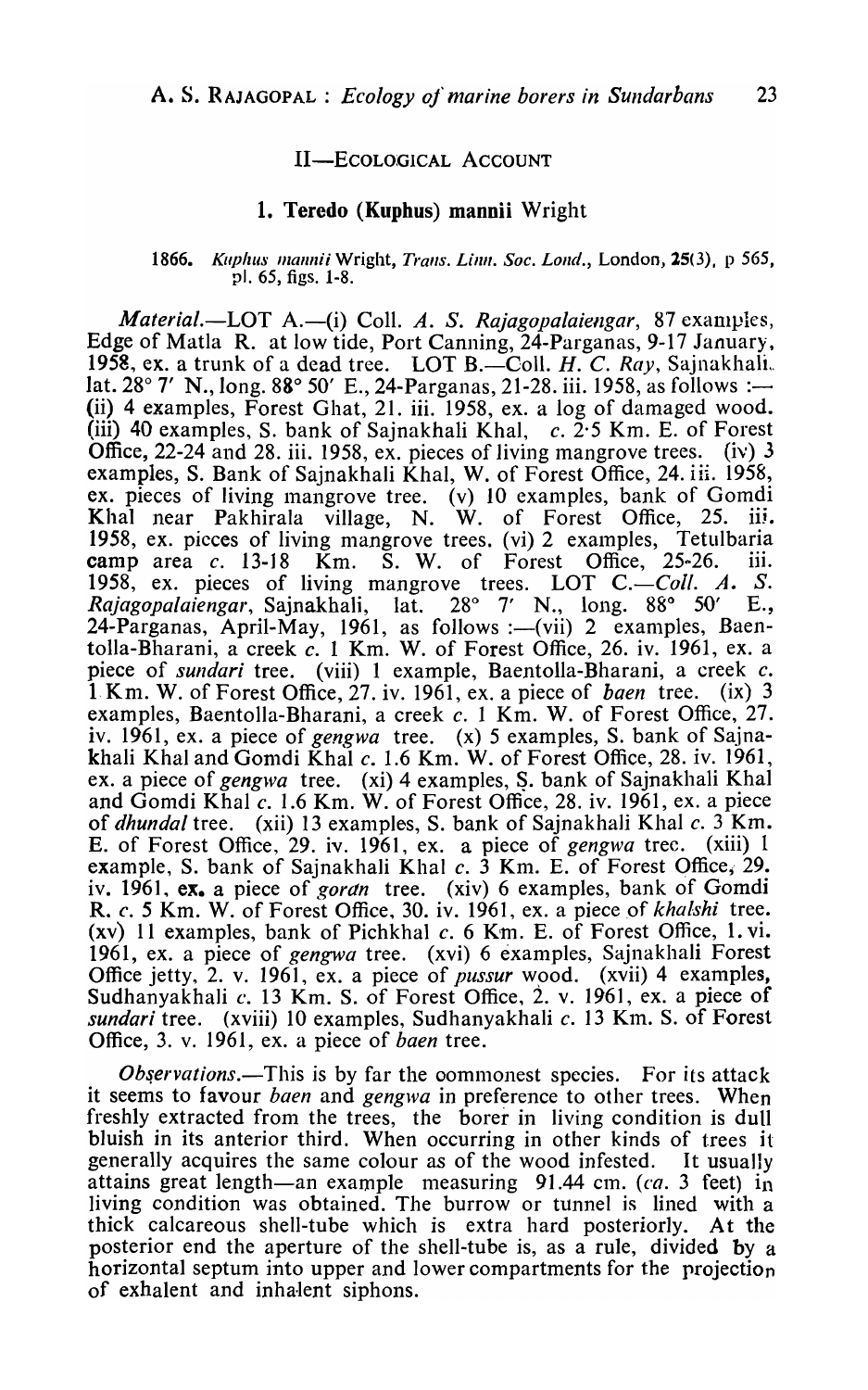| TABLE $1.$ —Measurements (in mm.) of some Teredinid borers from Sundar- |
|-------------------------------------------------------------------------|
| bans, West Bengal.                                                      |

| Body-part            | Teredo (Kuphus)<br>mannii              | Bankia (Lilio-<br>bankia)<br>campenellata | <b>Bactronophorus</b><br>thoracites |
|----------------------|----------------------------------------|-------------------------------------------|-------------------------------------|
|                      | $(15 \text{ exs.})$                    | $(12 \text{ exs.})$                       | $(2 \text{ exs.})$                  |
| 1. Total length      | 25-405 (in spirit)<br>$91.44$ (living) | $33-80$ (in spirit)                       | 180-215 (in spirit)                 |
| 2. Length of shell   | $4-12$ (in spirit)                     | $4 - 8$<br>$\bullet$                      | $11.5 - 13.0$ ,                     |
| 3. Height of shell   | $4 - 12$<br>$\ddot{\bullet}$           | $4 - 8$<br>$\bullet$                      | $11.5 - 13.0$<br>$\bullet$          |
| 4. Longth of pallet  | $3 - 9$<br>,                           | $5 - 20.5$<br>$\ddot{\phantom{a}}$        | $17 - 21$<br>$\bullet$              |
| 5. Length of stalk   | $1.5 - 5.0$<br>,                       | $3 - 7$<br>$^{\bullet}$                   | $6.0 - 7.50$<br>$^{\bullet}$        |
| 6. Length of blade   | $1.5 - 6.0$<br>$\overline{\mathbf{z}}$ | $2.5 - 14.0$                              | 11.0-13.50<br>$\bullet$             |
| 7. Diameter of blade | $1 - 3$<br>,                           |                                           |                                     |

*Distribution*.—Indian Ocean (East African Coast, Kerimba Islands, Madagascar, Reunion); Malaya: Singapore; Cochin-China; Tonkin;<br>Indonesia: Sumatra: Bebalan, Belawan Deli, Pantai Tjermin, Soengsang; Rhiouw-Archipelago: Tandjoeng Balei, Tandjoeng Pinang; Moena (South Celebes), Ambonia; New Guinea; Bismarck Archipelago; Philippines; Australia (Brisbane).

# 2. Bankia (Liliobankia) campenellata Moll and Roch

# $(Table 1)$

- 1931. Bankia campenellata Moll and Roch, Proc. malac. Soc. Lond., London, 19 (4), p. 215.
- 1955. Bankia (Liliobankia) campenellata Roch, Zool. Meded., Leiden, 34 (8), p. 140, figs.  $7 - j \&k$ .

Material.—LOT A.—(i) Coll. A. S. Rajagopalaiengar, 15 examples, edge of Matla R. at low tide, Port Canning, 24-Parganas, 12-16 January, 1958, ex. a trunk of a dead tree. LOT B.— $H$ . C. Ray, Sajnakhali, lat. 28° 7' N., long. 88° 50' E., 24-Parganas, 23-25. iii. 1958 as follows :-(ii) 2 examples, S. bank of Sajnakhali Khal, c. 2.5 Km. E. of Forest Office, 23. iii. 1958, ex. pieces of living mangrove trees. (iii) 4 examples and 2 pallets, Tetulbaria camp, c. 17 Km. S. W of Forest Office, 25. iii. 1958, ex. pieces of living mangrove trees. LOT C.—Coll. A. S.<br>Rajagopalaiengar, Sajnakhali, lat. 28° 7' N., long. 88° 50' E., 24-Parganas, April-May, 1961, as follows :—(iv) 14 examples and 9 pallets, Baentolla-Bharani, a creek c. 1 Km. W. of Forest Office, 26-27. iv. 1961. ex. a piece of gengwa tree. (v) 12 examples, bank of Gomdi R., c. 5 Km. W. of Forest Office, 30. iv. 1961, ex. a piece of goran tree. (vi) 15 examples, Sajnakhali Forest Office jetty, 1-3. v. 1961, ex. pieces of *pussur* wood. (vii) 2 examples, Sudhanya Khal c. 13 Km. S. of Forest Office, 3. v. 1961, ex. a piece of *baen* tree.

*Observations.*—Clench and Turner (1946) traced in detail the extent of confusion that prevails under the old name *Bankia campanulata* and

24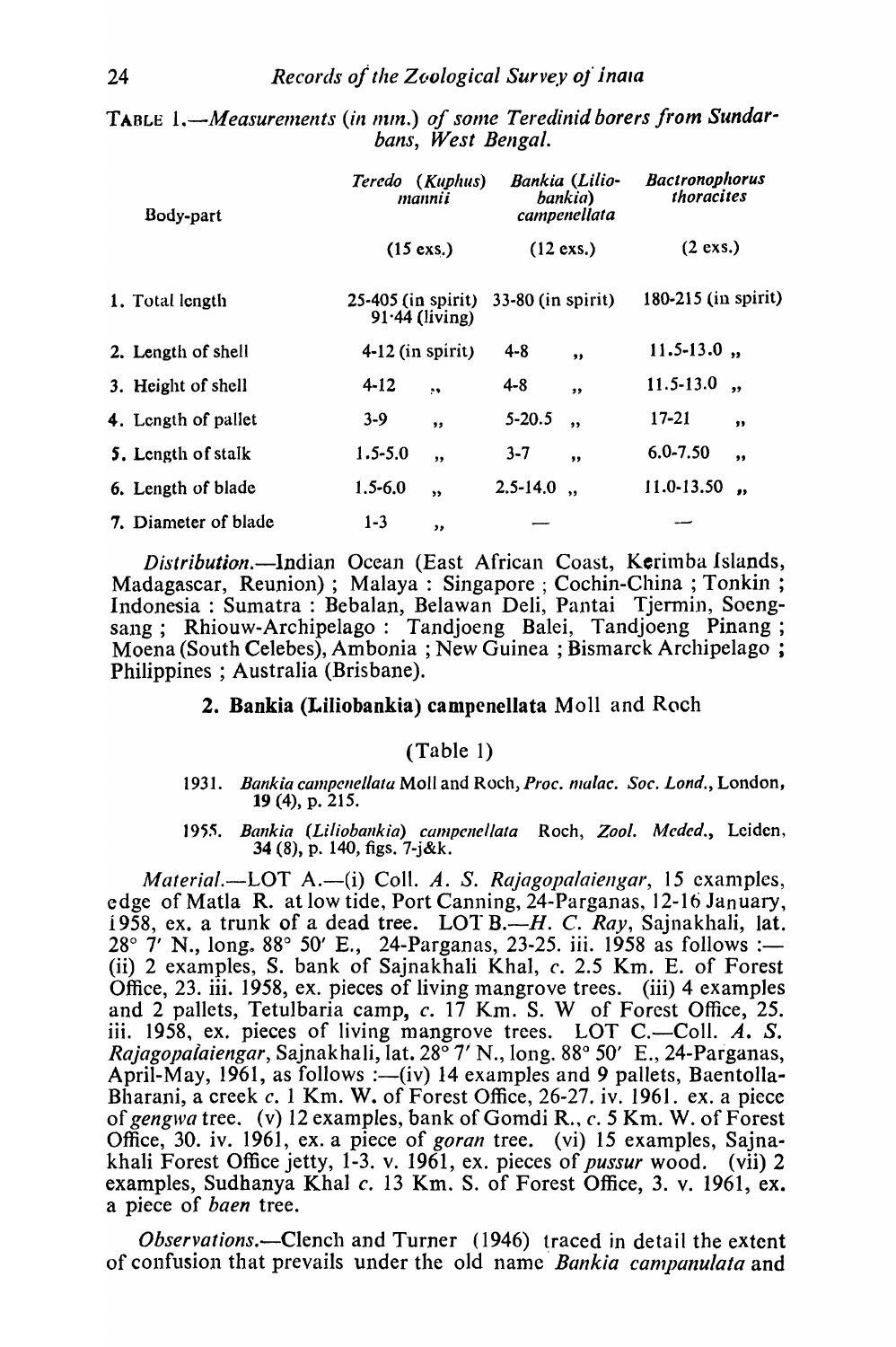hinted that the present species may possibly be their B. *katherinae*. Roeh (1955), while relegating it to subgenus *Liliobankia,* regards it as distinct from *katherinae ..* 

This species is less common than the previous one. It does not attain great length. Full-grown borers of more than 100 mm. in length are rarc. The species seelns to prefer *gengwa* tree, and occasionally goran and *pussur.* Its occurrence in *baen* was met with only once. When freshly extracted, the anterior half of the body is bright red in the living condition. Also., the rhythmic functioning of the heart is visible clearly through the almost transparent mantle. The burrow is lined with a thin tube of shell-material which is flimsy and often comes off when the borer is extracted. The posterior end of the tube is more or less conical and the aperture is without a septum.

*Distribution.*—Reunion Is., India; Malaya Archipelago; Indonesia: Sumatra.

#### 3. Bactronophorus thoracites (Gould)

#### 1856. Teredo thoracites Gould, Proc. Boston Soc. nat. Hist., Boston, 6, p.15.

*Material.*—Coll. *H. C. Ray*, Sajnakhali, lat. 28° 7' N., long. 88° 50' E., 24-Parganas, 23-24. iii. 1958, as follows :--(i) 1 example, S. bank of Sainakhali Khal, E. of Forest Office, 23. iii. 1958, ex. pieces of living mangrove trees. (ii) 1 example, S. bank of Sajnakhali Khal, W. of Forest Office, 24. iii. 1958, ex. pieces of living mangrove trees.

*Observations.*—This is the least common species in the area as can be judged from the number of examples (only two) obtained. It seems to grow to a fairly large size and has large and stout shells. The siphons are rather short and conjointed ahnost to the tip. The shell-lining of the tunnel, though quite thick, is fragile.

*Distribution.*—India (Bombay, Visakhapatnam); Burma (Mergui Archipelago) ; Cochin-China ; Singapore; Indonesia (Sumatra: Belawan Deli; Rhiouw Archipelago: Tandjoeng Balei; Borneo, Moluccas); New Guinea; Philippines; Australia (North Australia, Queensland).

## III-FIELD OBSERVATIONS

In the Sundarbans, West Bengal, the following mangrove trees were observed to be commonly attacked by the Teredinid borers  $:$ 

| Popular name (Bengali) |   | Scientific name                    | Family        |
|------------------------|---|------------------------------------|---------------|
| 1. Baen                | ٠ | Avicennia officinalis L.           |               |
|                        |   | alba Blume<br>,                    | Yerbenaceae   |
|                        |   | <i>marina</i> Vier-<br>happer<br>, |               |
| 2. Dhundal             |   | Carapa obovata Blume               | Meliaceae     |
| 3. Gengwa              |   | Excoecaria agallocha L.            | Euphorbiaceae |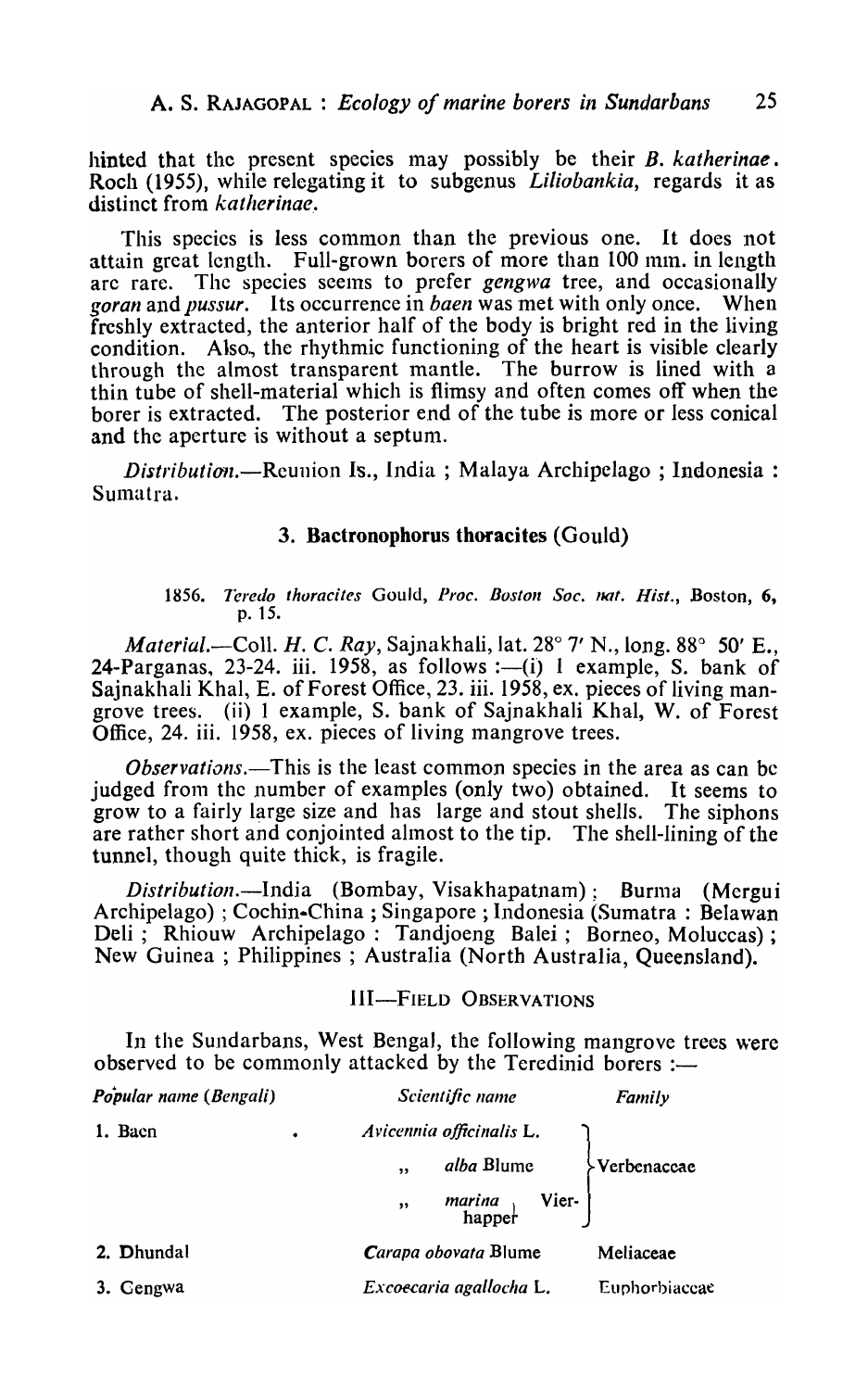| Popular name (Bengali) | Scientific name                                                                                                                         | Family           |
|------------------------|-----------------------------------------------------------------------------------------------------------------------------------------|------------------|
| 4. Goran               | <i>Ceriops decandra</i> Ding Hou<br>$(=C. roxburghiana Arn.)$<br>Ceriops tagal (Perry) Robinson $(=C.$ candolleana<br>Arn.)<br>$Arn.$ ) | > Rhizophoraceae |
| 5. Khalsi              | $A$ egiceras corniculatus $(L)$                                                                                                         | Myrsinaceae      |
| 5. Pussur              | molluccensis<br>molluccensis )<br>molluccensis )<br>Xylocarpus<br>Roemer<br>$( = Carapa$<br>Lam.)                                       |                  |
| 7. Sundari             | Heretiera fomes Buchnan- Sterculiaceae<br>Hamilton                                                                                      |                  |

It was noticed that none of the Monocot plants showed any sign of attack.

Four genera namely Teredo, Bankia, Nausitora and Bactronophorus, altogether comprising six species occur in this area. *Teredo* and *Bac* tronophorus are represented by a single species each, while the other two genera by two each. The following is the complete list of species occur $ring here :=$ 

- 1. Teredo (Kuphus) mannii Wright.
- 2. Bankia (Liliobankia) campenellata Moll & Roch.
- 3. Bankia (Neobankia) roonwali Rajagopalaiengar.
- 4. Nausitora lanceolata Rajagopal.
- 5. sajnakhaliensis Rajagopal.  $\ddot{\phantom{0}}$
- 6. Bactronophorus thoracites (Gould).

There seems to be a degree of preference on the part of these borers to the kind of trees they attack. Teredo (Kuphus) mannii seems to favour *baen* and *gengwa* in which it occurs in larger numbers than in other trees. Bankia (Neobankia) roonwali and Nausitora lanceolata appear to prefer goran, pussur and sundari. Bankia (Liliobankia) campenellata occurs commonly in soft woods like gengwa, and less commonly in goran, pussur and sundari and rarely in baen. All the three examples of Nausitora *sajnakhaliensis* were obtained from *goran*. Whether this indicates any preference cannot be conclusively stated. No observation was possible regarding *Bactronophorus thoracites* since only two examples were obtained.

The most dominant species in respect of numbers and size is  $T(K)$ . *mannii* and the rarest are *N. sajnakhaliensis* and *B. thoracites.* Of the remaining three species,  $B(L)$  campenellata is the least common and the other two occur in more or less equal numbers.

The Isopod borer, Sphaeroma sp., was also found to attack wood infested by the Teredinid borers in one or two instances. However, *Maresin* (family Pholadidae) was conspicuous by its absence.

26